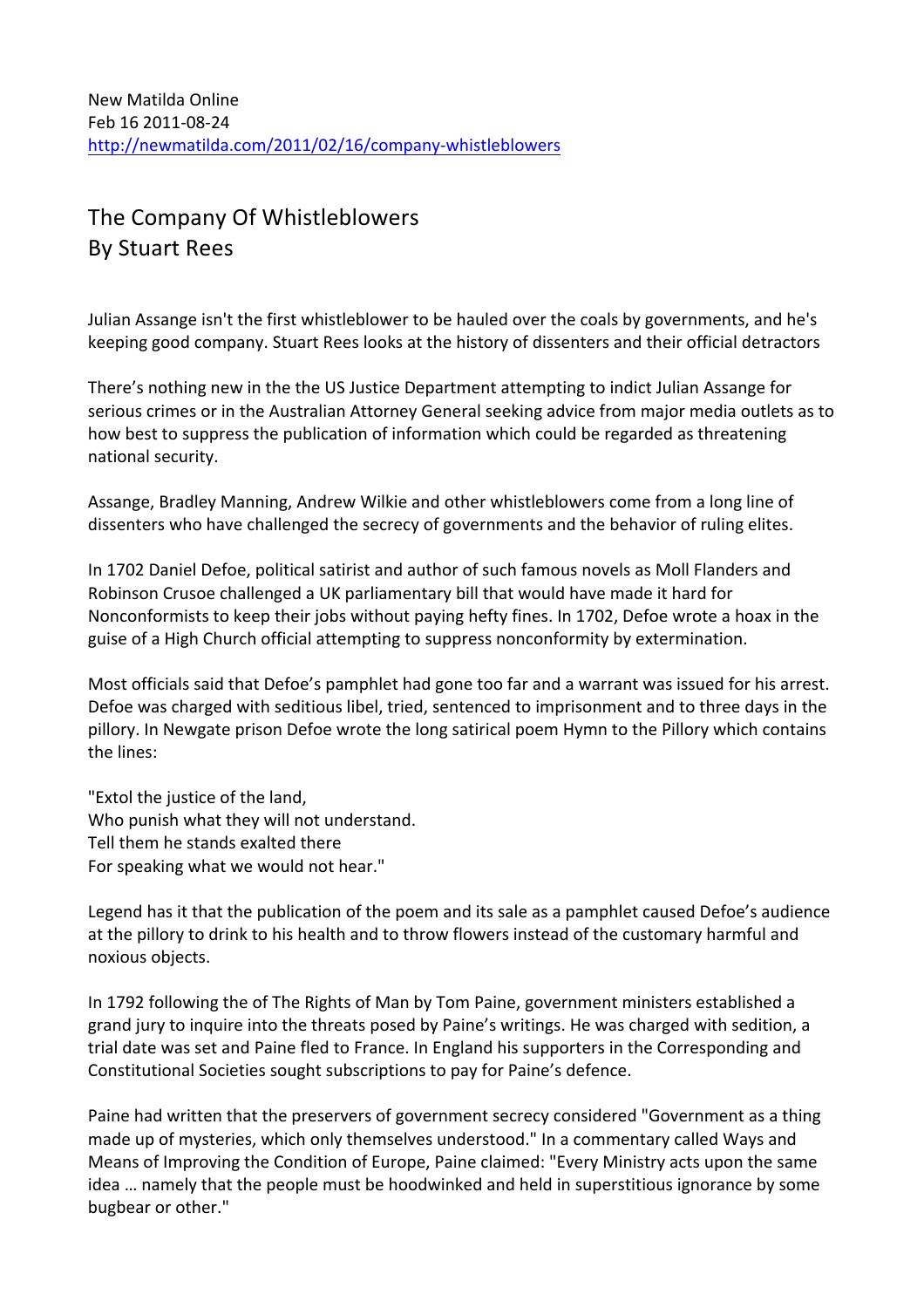In response to the publication of The Rights of Man, British ministers used the same arguments about "the protection of national security" that I was presented with in December 2010 in an interview on ABC 24 about the publication of more WikiLeaks cables and the refusal of a London court to grant Assange bail in relation to his being wanted for questioning over possible sexual assault charges. Admittedly with his tongue in his cheek, the ABC interviewer Scott Bevan asked, "Isn't it the point that the publication of secret information in the WikiLeaks cables represents a threat to national security?"

Back in London in 1792, ministers argued for a suspension of habeas corpus on the grounds that challenges to government responsibility for classified information showed that "a dangerous and treasonable conspiracy existed". In the words of a Paine supporter, and in echoes of the behaviour of Howard government ministers and the Australian Federal Police in the Haneef case, this supposed conspiracy was subsequently shown to be "a mere fabrication of ministers who had exercised an illegal Influence over the grand jury, that found the indictment against the parties accused."

In the USA in June 1971 the controversy over Daniel Ellsberg and publication of the Pentagon Papers began. Former marine and military analyst Daniel Ellsberg released top secret documents about the conduct of the Vietnam War, including the revelation that top Pentagon officials thought that the war could not be won and that there would be many more casualties than was being publicly admitted. The New York Times began to publish the papers but for 15 days, the Nixon Administration prohibited publication until it was resumed by order of the Supreme Court.

In late June 1971 Ellsberg surrendered to the US Attorney's Office, was taken into custody and charged with theft, conspiracy and espionage. In an effort to demonise Ellsberg and even to have him killed, Nixon staff broke into Ellsberg's psychiatrist's office and several dozen Cuban commandos were flown to Washington "with orders to assault or assassinate Ellsberg." They are reported to have backed out because when the opportunity to kill arose, the crowd was too large.

On account of gross government misconduct, all the charges against Ellsberg were eventually dropped and in relation to the case, the US Supreme Court insisted, "only a free and unrestrained press can effectively expose deception in government." In December 2010, in relation to his defence of Julian Assange, Daniel Ellsberg recalled, "I was the first one prosecuted for the charges that would be brought against him (Assange)." In his observation about the protection provided by the First Amendment of the US Constitution, Ellsberg explains, "the founding of this country was based on the principle that the government should not have a say as to what we are, what we think and what we read."

In his commentary on the arrest and confinement of US serviceman Bradley Manning, Ellsberg says, "If Bradley Manning did what he's accused of, then he's a hero of mine and I think he did a great service to this country … I say there should be some secrets. But I also say we invaded Iraq illegally because of a lack of a Bradley Manning at that time."

A 2006 statement about the purpose of WikiLeaks is a key statement of position by Assange: "The goal is justice, the method is transparency." In March 2008 after the release of US embassy cables, the Pentagon's Cyber Counter-Intelligence Assessments Branch said it planned to destroy the feeling of trust in WikiLeaks and would do so by threatening Assange with exposure and criminal prosecution.\$